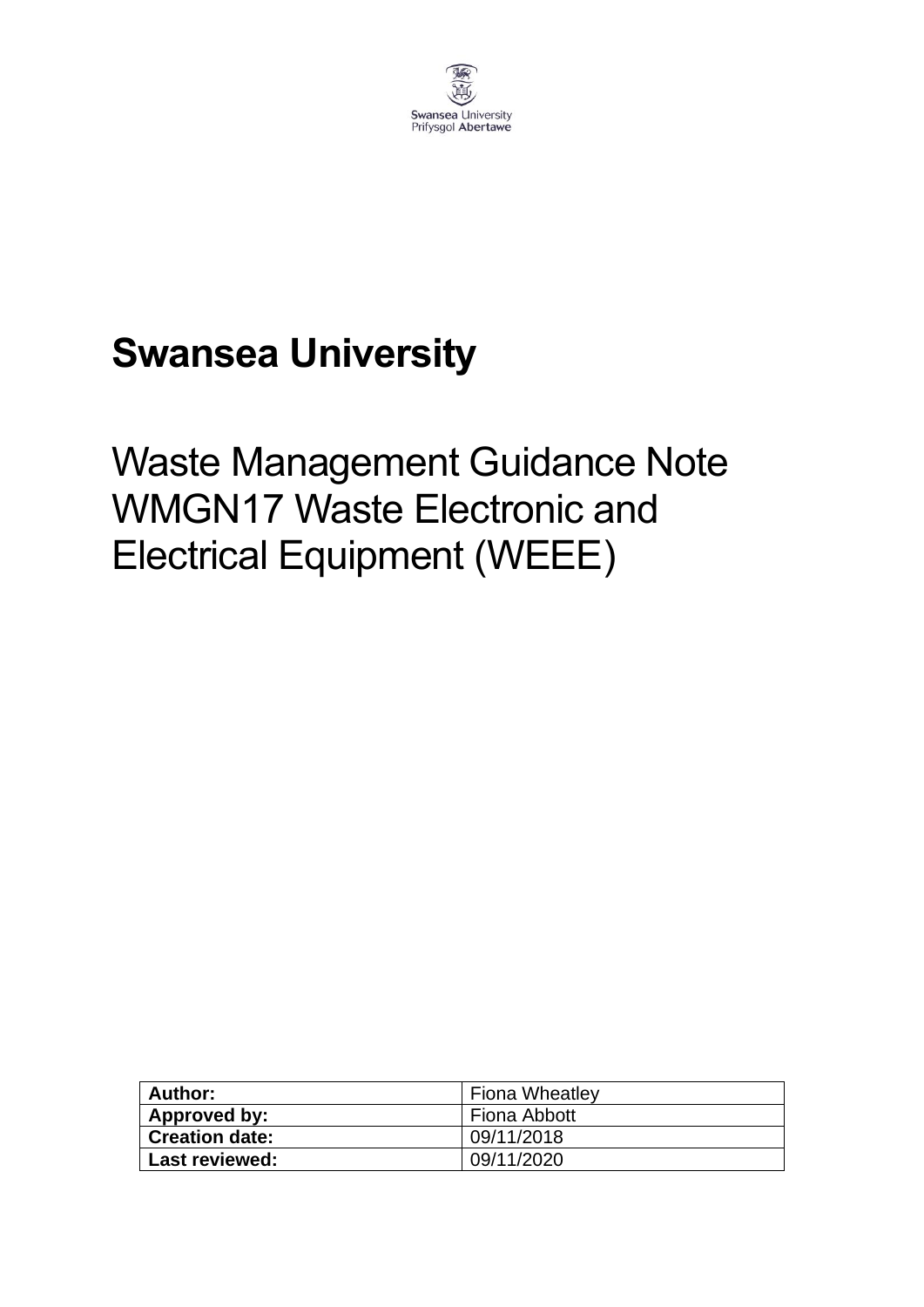| <b>Waste Management Guidance Note WMGN17</b><br><b>Waste Electronic and Electrical Equipment (WEEE)</b> |                                     |  |  |
|---------------------------------------------------------------------------------------------------------|-------------------------------------|--|--|
| <b>Location Generated</b>                                                                               | Across colleges / PSUs              |  |  |
| <b>EWC</b>                                                                                              | 20-01-35* / 20-01-36                |  |  |
| <b>Type</b>                                                                                             | Hazardous / Controlled waste        |  |  |
| <b>Disposal Method</b>                                                                                  | Segregated for specialist recycling |  |  |
| Bin/ Bag Type                                                                                           | <b>Contractor collection</b>        |  |  |

### **Duty of Care Requirements**

Any business or public body that generates waste materials should apply the waste hierarchy to all streams in order to minimise the amount of waste sent for disposal. In practice, this means ensuring all wastes are segregated at source and disposed of via the correct stream. General municipal waste should therefore be the last option for waste.

The University has committed to segregating its waste at source and, focusing on separating key recycling streams; cans, paper, plastics, food and glass. Segregation at source improves recyclate quality and also adheres to the Waste Regulations (England and Wales) 2011. The Regulations stipulate that materials such as paper, metal, plastic and glass must be collected separately if it is necessary to encourage high quality of the recycling of the material

Many of the components of WEEE are classified as hazardous, and therefore it is a legal requirement for the waste to be segregated from all other wastes, as required by the Hazardous Waste Regulation.

When electrical and electronic equipment reaches the end of its usable life it becomes a waste and has to be correctly disposed of in accordance with the WEEE Regulations 2013. The University has an appointed contractor that collects the University's WEEE waste, this includes white goods and IT WEEE. For IT WEEE (data storage devices) the contractor provides a secure destruction service. Hard drives that fail the data erase process, or are less than 160GB, will be destroyed on site by the contractor using an ADISA and DIPCOG approved disc crusher. All University USB sticks will be physically destroyed at the waste contractor premises using an ADISA and DIPCOG approved crusher. All security markings and Swansea University references will be removed from equipment prior to remarketing.

Much of the University WEEE waste is processed for reuse, however any equipment that is not deemed beyond economic repair is subjected to a functionality test, and is processed for recycling.

#### **Items**

The University's appointed WEEE contractor will collection the following, but not limited to;

- All IT WEEE
- All white goods / other domestic appliances
- Toner cartridges

If you require a definitive list please email [estates-waste@swansea.ac.uk](mailto:estates-waste@swansea.ac.uk)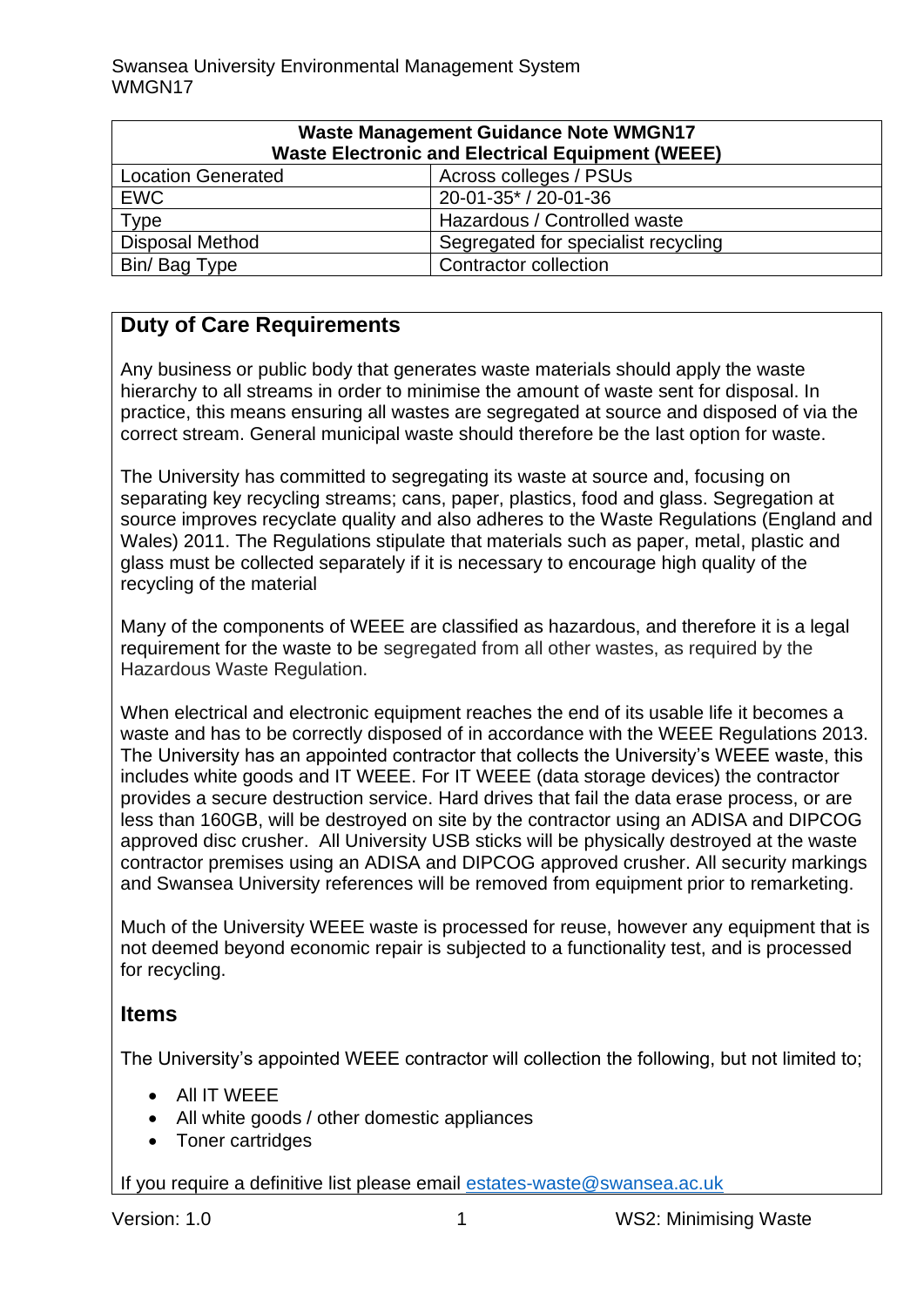### **Disposal Instructions**

To dispose of WEEE raise a works order via the [Help Desk](https://quemis.swan.ac.uk/Q2_Live/login) portal. When submitting the works order attach to the works order a copy of the completed **WEEE Disposal Form** (Appendix 1), which is available from [here.](https://www.swansea.ac.uk/media/weee-disposal-form.docx)

Items cannot be collected unless a WEEE disposal form has been attached to the works order.

**While awaiting collection WEEE should be stored in a covered, secure location and disconnected from power supplies. WEEE cannot be placed in an external location in preparation for collection.** 

If refrigeration equipment is to be collected, follow the guidelines below;

- For storage before collection refrigerators must be empty and clean.
- Do not de-gas refrigerators as the specialist contractor will do this under controlled conditions.
- **All Laboratory and workshop WEEE must be decontaminated with bleach/Virkon before collection can take place.**

Please contact your local Health and Safety Lead / Environment Officer to obtain a copy of **Departure and Decontamination of Laboratory and Workshop Space and Equipment** SOP.

#### **Disposal Cost**

The disposal cost is factored into the University's waste management service provision; therefore there is no direct cost to individuals/Colleges/PSUs. However individuals can minimise cost and contribute the University's target to achieve 63% diversion rate away EFW or landfill by utilising the general waste stream only when required.

#### **Labelling & Forms**

See below

For further guidance and a description of the contractor's secure destruction method contact [estates-waste@swansea.ac.uk](mailto:estates-waste@swansea.ac.uk)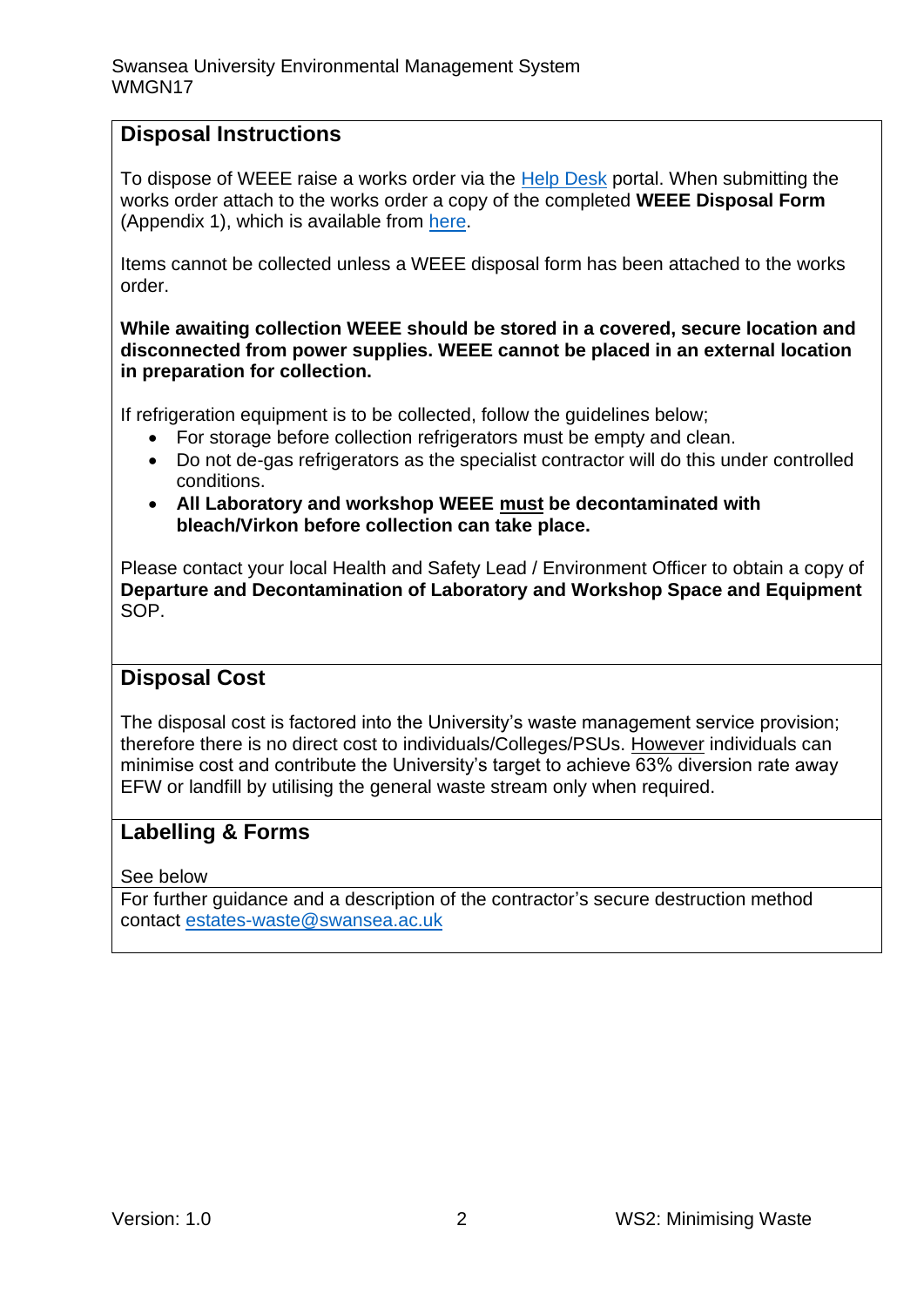Swansea University Environmental Management System WMGN17



### **WEEE DISPOSAL FORM**

**Please attach this form to the works order raised with helpdesk and email to estates-waste@swansea.ac.uk** 

#### **COLLECTION CONTACT AND LOCATION**

| <b>College</b>      |  |
|---------------------|--|
| <b>Campus</b>       |  |
| <b>Building</b>     |  |
| <b>Contact name</b> |  |
| <b>Floor</b>        |  |
| Room number/        |  |
| <b>location</b>     |  |
| Telephone No.       |  |
| E-mail              |  |

| <b>Type of Equipment</b>                | Quantity | Equipment details (including make and<br>model where available) |
|-----------------------------------------|----------|-----------------------------------------------------------------|
| Laptops:                                |          |                                                                 |
| Desktop systems:                        |          |                                                                 |
| Mac systems                             |          |                                                                 |
| (inc Keyboard/Mouse):                   |          |                                                                 |
| Mac systems                             |          |                                                                 |
| (incomplete):                           |          |                                                                 |
| 14" and 15" monitors:                   |          |                                                                 |
| Please state TFT or CRT                 |          |                                                                 |
| 17" monitors:                           |          |                                                                 |
| Please state TFT or CRT                 |          |                                                                 |
| 19", 20" and 21" monitors:              |          |                                                                 |
| Please state TFT or CRT                 |          |                                                                 |
| Printers (desktop size):                |          |                                                                 |
| (includes fax machines)                 |          |                                                                 |
| <b>Printers (large floor standing):</b> |          |                                                                 |
| (includes plotters)                     |          |                                                                 |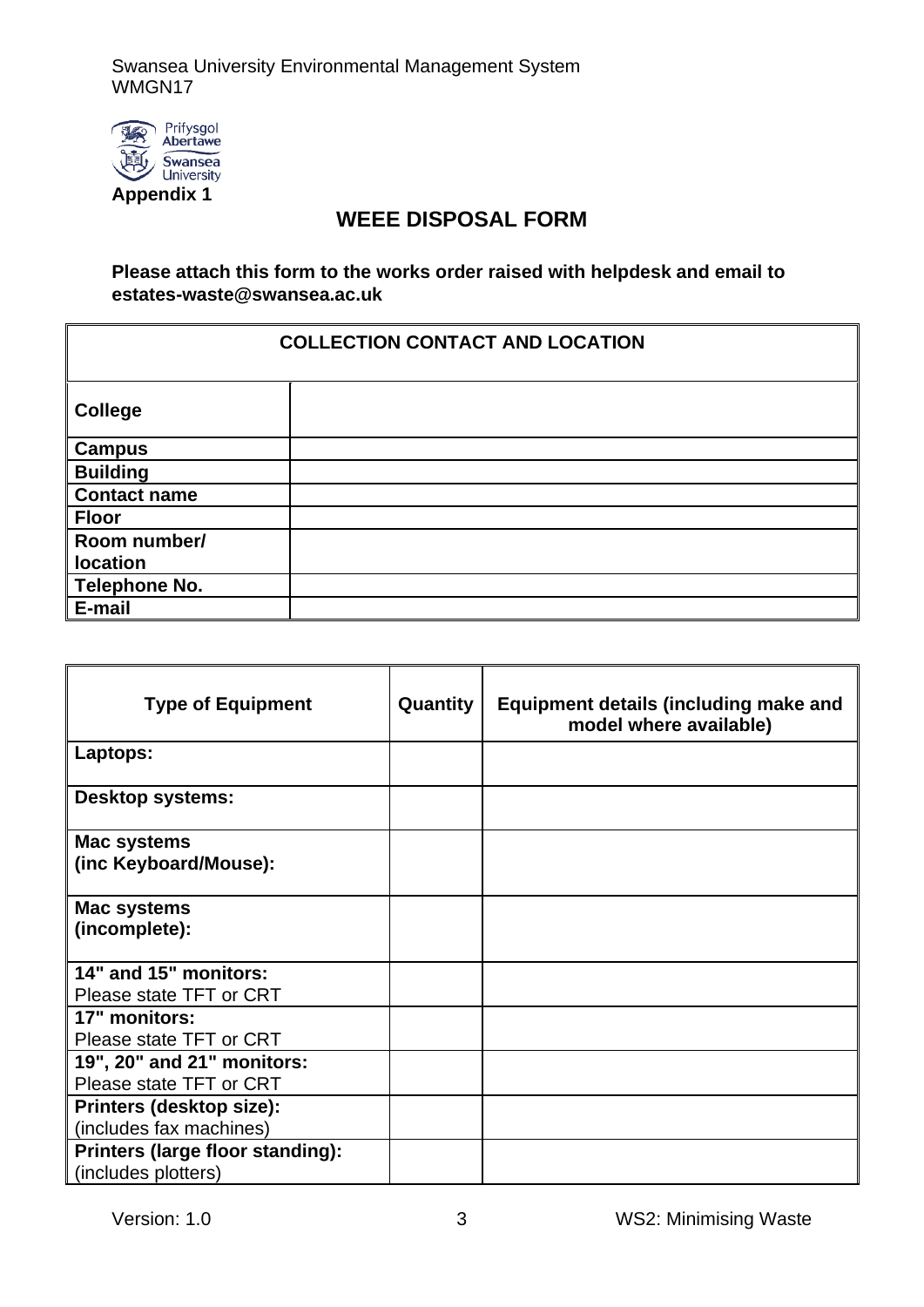Swansea University Environmental Management System WMGN17

| Servers:                                                                                                                                                                                 |  |  |  |  |
|------------------------------------------------------------------------------------------------------------------------------------------------------------------------------------------|--|--|--|--|
| Data cabinets/server racks:                                                                                                                                                              |  |  |  |  |
| <b>UPS's:</b>                                                                                                                                                                            |  |  |  |  |
| <b>White goods:</b><br>Please include size of fridge/freezer,<br>i.e. under-desk or large industrial.<br>[Please ensure all items<br>decontaminated as necessary with<br>forms attached] |  |  |  |  |
| Other:<br>(includes anything with plug or<br>battery!)                                                                                                                                   |  |  |  |  |
| <b>COLLECTION DETAILS</b>                                                                                                                                                                |  |  |  |  |
| Has the equipment been disconnected?                                                                                                                                                     |  |  |  |  |
| Are the goods boxed, loose or palletised?                                                                                                                                                |  |  |  |  |
| Are there any items that require a special<br>piece of equipment to lift it or require more<br>than one person?                                                                          |  |  |  |  |
| Please provide any further information which you think may be relevant in the box<br>below.                                                                                              |  |  |  |  |